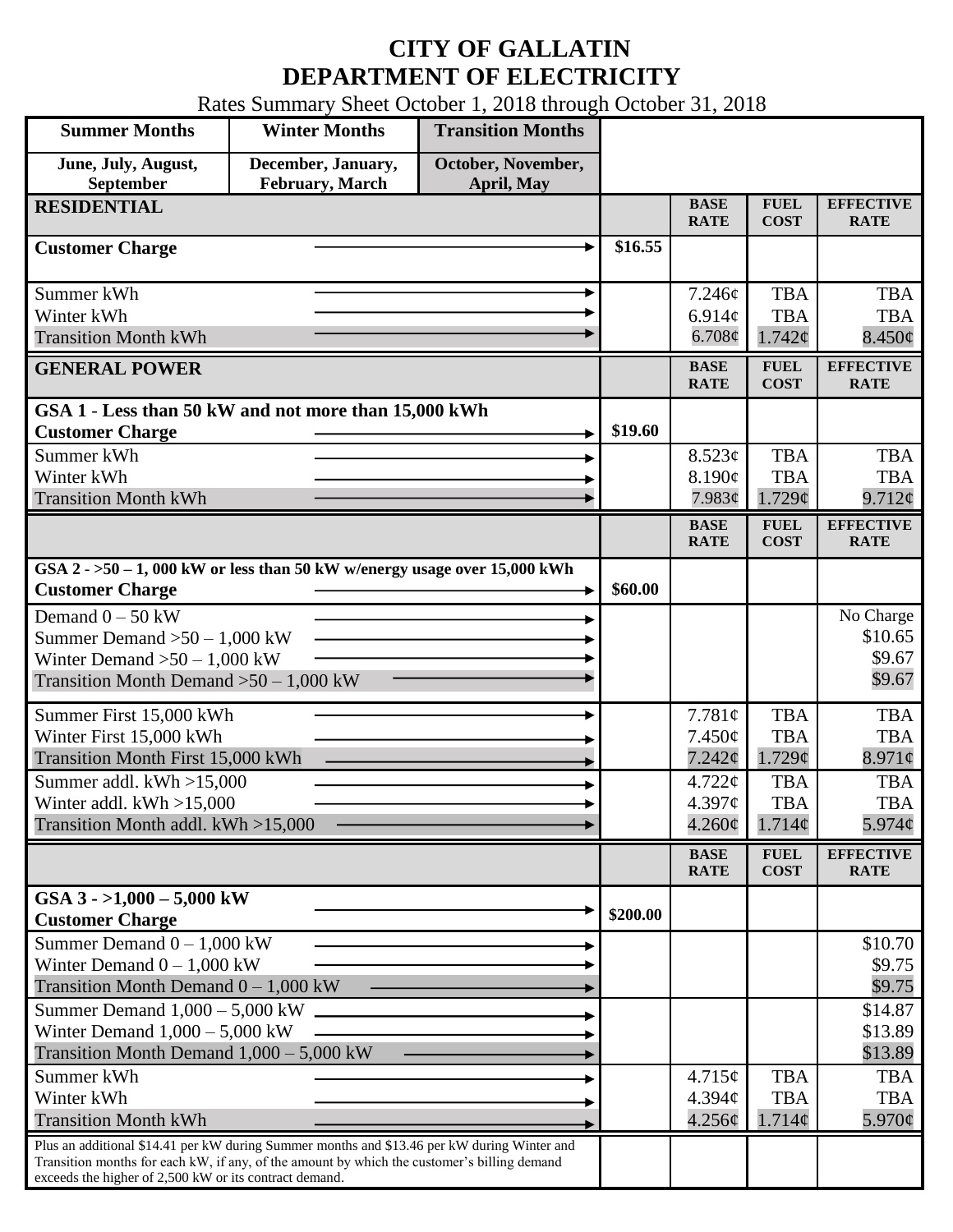## **Page 2 - Rates Summary Sheet October 1, 2018 through October 31, 2018**

| <b>Summer Months</b>                                         | <b>Winter Months</b>                             | <b>Transition Months</b> |         |                            |                            |                                 |
|--------------------------------------------------------------|--------------------------------------------------|--------------------------|---------|----------------------------|----------------------------|---------------------------------|
| June, July, August,                                          | December, January,                               | October, November,       |         |                            |                            |                                 |
| <b>September</b>                                             | February, March                                  | April, May               |         |                            |                            |                                 |
| <b>GENERAL POWER CONTINUE</b>                                |                                                  |                          |         | <b>BASE</b><br><b>RATE</b> | <b>FUEL</b><br><b>COST</b> | <b>EFFECTIVE</b><br><b>RATE</b> |
| GSB Demands from $5,001 - 15,000$ kW                         |                                                  |                          |         |                            |                            |                                 |
| <b>Customer Charge</b>                                       |                                                  |                          | \$1,500 |                            |                            |                                 |
| Onpeak Summer Demand 5,000 - 15,000 kW                       |                                                  |                          |         |                            |                            | \$10.87                         |
| Onpeak Winter Demand 5,000 - 15,000 kW                       |                                                  |                          |         |                            |                            | \$9.90                          |
|                                                              | Onpeak Transition Month Demand 5,000 - 15,000 kW |                          |         |                            |                            | \$9.90                          |
| <b>Offpeak Excess of Contract Demand</b>                     |                                                  |                          |         |                            |                            |                                 |
| Summer                                                       |                                                  |                          |         |                            |                            | \$10.87                         |
| Winter                                                       |                                                  |                          |         |                            |                            | \$9.90                          |
| Transition                                                   |                                                  |                          |         |                            |                            | \$9.90                          |
| Max Demand                                                   |                                                  |                          |         |                            |                            | \$5.21                          |
| <b>Onpeak Summer kWh</b>                                     |                                                  |                          |         | 6.513¢                     | <b>TBA</b>                 | <b>TBA</b>                      |
| <b>Onpeak Winter kWh</b>                                     |                                                  |                          |         | 5.378 $\phi$               | <b>TBA</b>                 | <b>TBA</b>                      |
| <b>Onpeak Transition Month kWh</b>                           |                                                  |                          |         | 3.990c                     | 1.695¢                     | 5.685 $\phi$                    |
| Offpeak Summer kWh First 200 HUD                             |                                                  |                          |         | 4.022¢                     | <b>TBA</b>                 | <b>TBA</b>                      |
| Offpeak Summer kWh Next 200 HUD<br><b>Additional HUD</b>     |                                                  |                          |         | 0.564¢                     | <b>TBA</b><br><b>TBA</b>   | <b>TBA</b><br><b>TBA</b>        |
| Offpeak Winter kWh First 200 HUD                             |                                                  |                          |         | 0.223¢<br>4.244c           | <b>TBA</b>                 | <b>TBA</b>                      |
| Offpeak Winter kWh Next 200 HUD                              |                                                  |                          |         | 0.564¢                     | <b>TBA</b>                 | <b>TBA</b>                      |
| <b>Additional HUD</b>                                        |                                                  |                          |         | $0.223\phi$                | <b>TBA</b>                 | <b>TBA</b>                      |
| Offpeak Transition kWh First 200 HUD                         |                                                  |                          |         | $3.990\ell$                | 1.695¢                     | 5.685 $\phi$                    |
| Offpeak Transition kWh Next 200 HUD                          |                                                  |                          |         | $0.564\mathcal{C}$         | 1.695¢                     | $2.259\mathcal{C}$              |
| <b>Additional HUD</b>                                        |                                                  |                          |         | 0.223c                     | 1.695¢                     | 1.918¢                          |
|                                                              |                                                  |                          |         | <b>BASE</b><br><b>RATE</b> | <b>FUEL</b><br><b>COST</b> | <b>EFFECTIVE</b><br><b>RATE</b> |
|                                                              |                                                  |                          |         |                            |                            |                                 |
| MSB Demands greater than 5,000 kW<br><b>Customer Charge</b>  |                                                  |                          | \$1,500 |                            |                            |                                 |
| Onpeak Summer Demand > 5,000                                 |                                                  |                          |         |                            |                            | \$10.24                         |
| Onpeak Winter Demand > 5,000                                 |                                                  |                          |         |                            |                            | \$9.27                          |
| Onpeak Transition Month Demand > 5,000                       |                                                  |                          |         |                            |                            | \$9.27                          |
| Max Demand                                                   |                                                  |                          |         |                            |                            | \$2.26                          |
| <b>Offpeak Excess of Contract Demand</b>                     |                                                  |                          |         |                            |                            |                                 |
| Summer                                                       |                                                  |                          |         |                            |                            | \$10.24                         |
| Winter                                                       |                                                  |                          |         |                            |                            | \$9.27                          |
| Transition                                                   |                                                  |                          |         |                            |                            | \$9.27                          |
| <b>Onpeak Summer kWh</b>                                     |                                                  |                          |         | 5.779¢                     | <b>TBA</b>                 | <b>TBA</b>                      |
| <b>Onpeak Winter kWh</b>                                     |                                                  |                          |         | 4.639¢                     | <b>TBA</b>                 | <b>TBA</b>                      |
| <b>Onpeak Transition Month kWh</b>                           |                                                  |                          |         | 3.589¢                     | $1.671\phi$                | $5.260\phi$                     |
| Offpeak Summer kWh First 200 HUD                             |                                                  |                          |         | 3.279¢                     | <b>TBA</b>                 | <b>TBA</b>                      |
| Offpeak Summer kWh Next 200 HUD                              |                                                  |                          |         | 0.310¢                     | <b>TBA</b>                 | <b>TBA</b>                      |
| <b>Additional HUD</b>                                        |                                                  |                          |         | $0.055\phi$                | <b>TBA</b>                 | <b>TBA</b>                      |
| Offpeak Winter kWh First 200 HUD                             |                                                  |                          |         | 3.502¢                     | <b>TBA</b>                 | <b>TBA</b>                      |
| Offpeak Winter kWh Next 200 HUD                              |                                                  |                          |         | 0.310¢                     | <b>TBA</b>                 | <b>TBA</b>                      |
| <b>Additional HUD</b>                                        |                                                  |                          |         | $0.055\phi$                | <b>TBA</b>                 | <b>TBA</b>                      |
| Offpeak Transition kWh First 200 HUD                         |                                                  |                          |         | 3.589¢                     | $1.671\phi$                | $5.260\phi$                     |
| Offpeak Transition kWh Next 200 HUD<br><b>Additional HUD</b> |                                                  |                          |         | $0.310\phi$<br>$0.055\phi$ | $1.671\phi$<br>$1.671\phi$ | $1.981\phi$<br>$1.726\phi$      |
|                                                              |                                                  |                          |         |                            |                            |                                 |